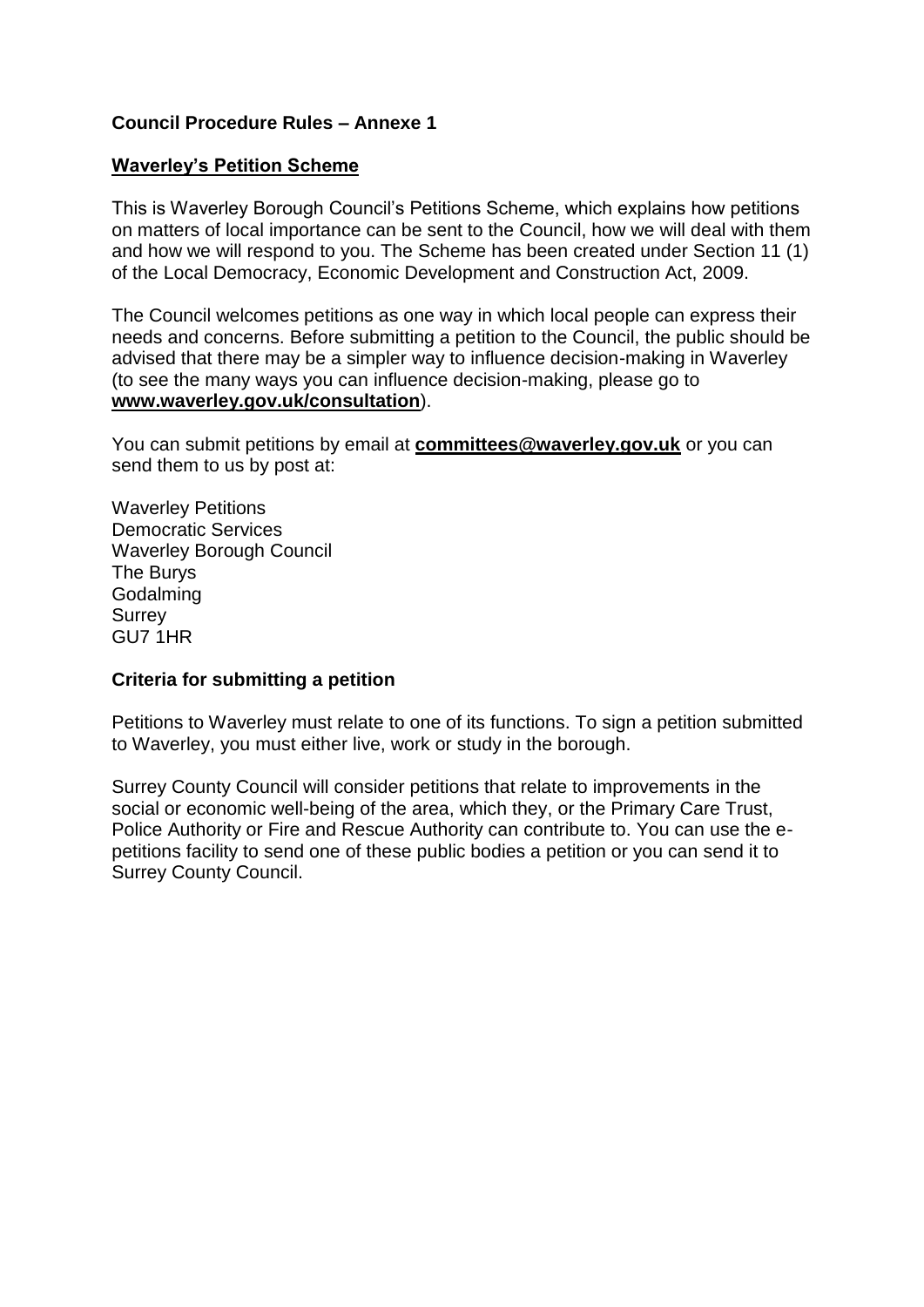# **Number of signatures required to submit a petition to Waverley**

For a petition to have the desired response (see the table below) it must have the required number of signatures on it.

| <b>How many</b>           | <b>How will Waverley respond?</b>                                      | <b>What happens next?</b>                                     |
|---------------------------|------------------------------------------------------------------------|---------------------------------------------------------------|
| signatures are<br>needed? |                                                                        |                                                               |
| Up to 500.                |                                                                        |                                                               |
| (not treated as a         | An officer will respond to you                                         |                                                               |
| petition)                 | You will receive a response from                                       |                                                               |
|                           | the appropriate responding officer,                                    |                                                               |
|                           | who is identified by Democratic<br>Services when your petition is      |                                                               |
|                           | received. The petition will be                                         |                                                               |
|                           | treated as a Stage One                                                 |                                                               |
|                           | complaint.                                                             |                                                               |
| 500-999.                  | A member of the Executive will                                         |                                                               |
|                           | respond to you<br>You will receive a response from                     |                                                               |
|                           | the appropriate portfolio-holder                                       |                                                               |
|                           | (this is a councillor who is a                                         |                                                               |
|                           | member of the cabinet and who                                          |                                                               |
|                           | has special responsibility for                                         |                                                               |
| 1,000-1,999.              | certain areas of Waverley's work).<br>The Executive will consider your | The Executive will decide                                     |
|                           | petition at a meeting                                                  | whether to refer the matter to an                             |
|                           | If you wish to present the petition                                    | appropriate Overview and                                      |
|                           | yourself, you will need to give ten                                    | <b>Scrutiny Committee for further</b>                         |
|                           | working days' notice to Democratic                                     | consideration, or whether to                                  |
|                           | Services. You will be given a<br>maximum of four minutes to            | make a decision on your<br>demands at the meeting.            |
|                           | present your petition.                                                 |                                                               |
|                           |                                                                        | Once the Overview and Scrutiny                                |
|                           |                                                                        | Committee have considered the                                 |
|                           |                                                                        | matter, they will make a                                      |
|                           |                                                                        | recommendation back to the<br>Executive who will make a final |
|                           |                                                                        | decision.                                                     |
|                           |                                                                        |                                                               |
| 2,000-4,999.              | A relevant senior officer will be                                      | The Overview and Scrutiny                                     |
|                           | called to a meeting of an<br><b>Overview and Scrutiny</b>              | Committee will make a<br>recommendation based on the          |
|                           | <b>Committee to give evidence (if</b>                                  | evidence given to Executive, who                              |
|                           | you have requested this in your                                        | will then make a decision on your                             |
|                           | petition)                                                              | petition.                                                     |
|                           | You must explain, when you                                             |                                                               |
|                           | submit your petition, what                                             |                                                               |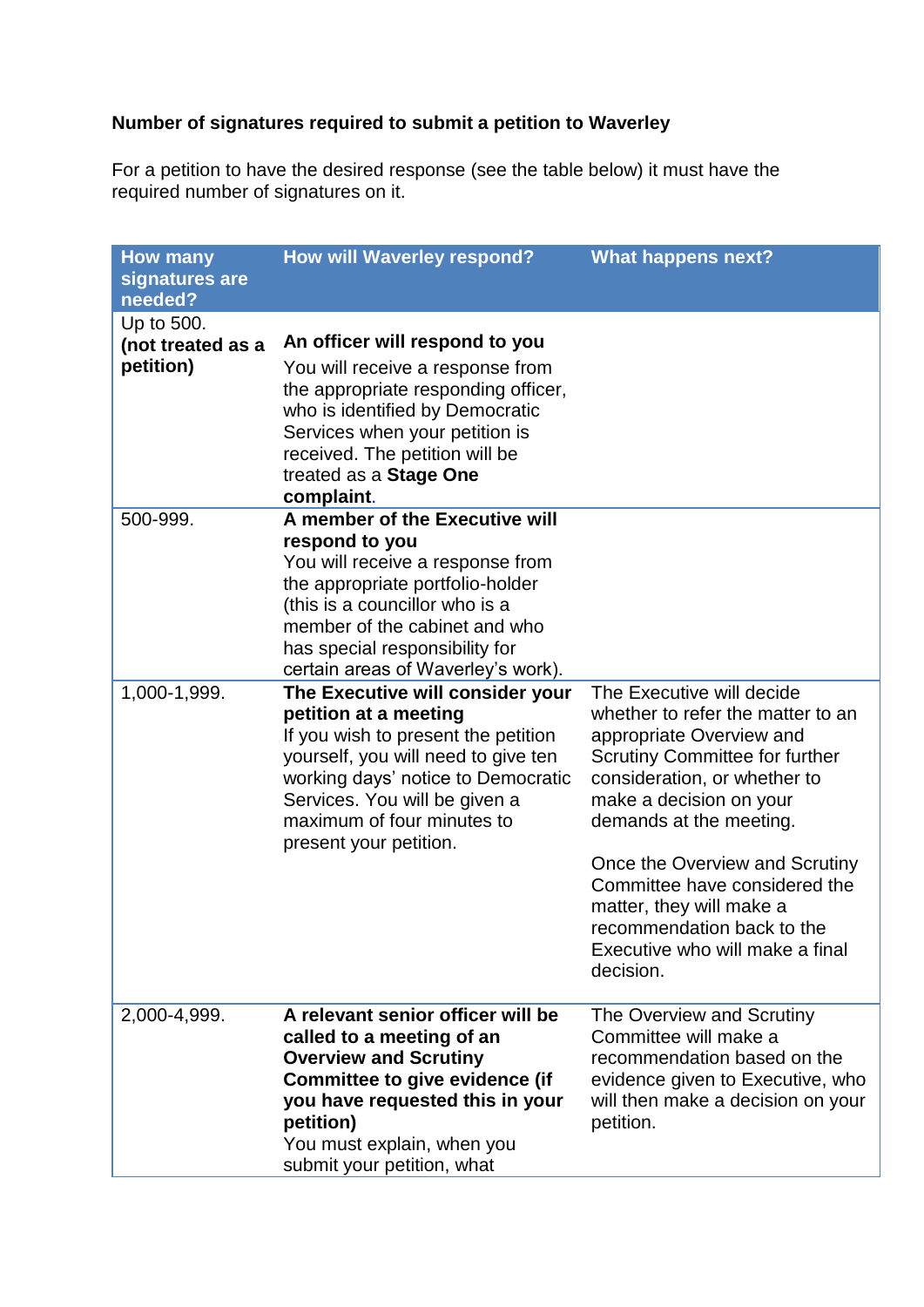|                | information you want from the<br>officer. If you want to ask the<br>officer questions yourself, you will<br>need to give ten working days'<br>notice to Democratic Services. You<br>will be given a maximum of four<br>minutes to introduce your petition.<br>Only the Chief Executive, Strategic<br>Directors and Heads of Service<br>can be called to account. |                                                                                                                                                                                                              |
|----------------|------------------------------------------------------------------------------------------------------------------------------------------------------------------------------------------------------------------------------------------------------------------------------------------------------------------------------------------------------------------|--------------------------------------------------------------------------------------------------------------------------------------------------------------------------------------------------------------|
| 5,000 or more. | Your petition will be debated at a<br>meeting of the full Council.<br>If you wish to present your petition<br>to the Council, you must give 10<br>working days' notice to Democratic<br>Services. You will be given a<br>maximum of four minutes to<br>introduce your petition.                                                                                  | The full Council will make a<br>decision on your petition. They<br>could refer it to an appropriate<br><b>Overview and Scrutiny</b><br>Committee for further<br>investigation, but this would be<br>unusual. |

Waverley may also choose to take additional action where it is considered appropriate. Such action could include:

- Holding a meeting with petitioners.
- Conducting an internal inquiry.
- Holding a public consultation.

## **Rejection of petitions**

Waverley will not accept petitions which:

- Are considered to be vexatious, abusive or otherwise inappropriate. The Chief Executive will take the decision on whether a petition is any of the above things and will explain this to you in writing.
- Relate to planning or licensing applications (as there are already procedures on how to object to these) or other areas on which there are existing rights of appeal, such as council tax banding and/or business tax rates.
- Are on the same or a similar topic to one that the Council has received in the last twelve months.

### **Checklist for submitting a petition to Waverley**

Below is a checklist for submitting a petition to Waverley, which may be helpful to ensure you have met all the requirements of the scheme:

| $\Box$ A clear, concise statement at the top of the petition which explains a) the subject |  |
|--------------------------------------------------------------------------------------------|--|
| of the petition and b) what action you want the council to take                            |  |

 $\Box$  Identification of the petition organiser using name, address and contact details

Names and addresses of all signatories. All signatories must live, work or study in the borough and provide the relevant address. Addresses will be checked by